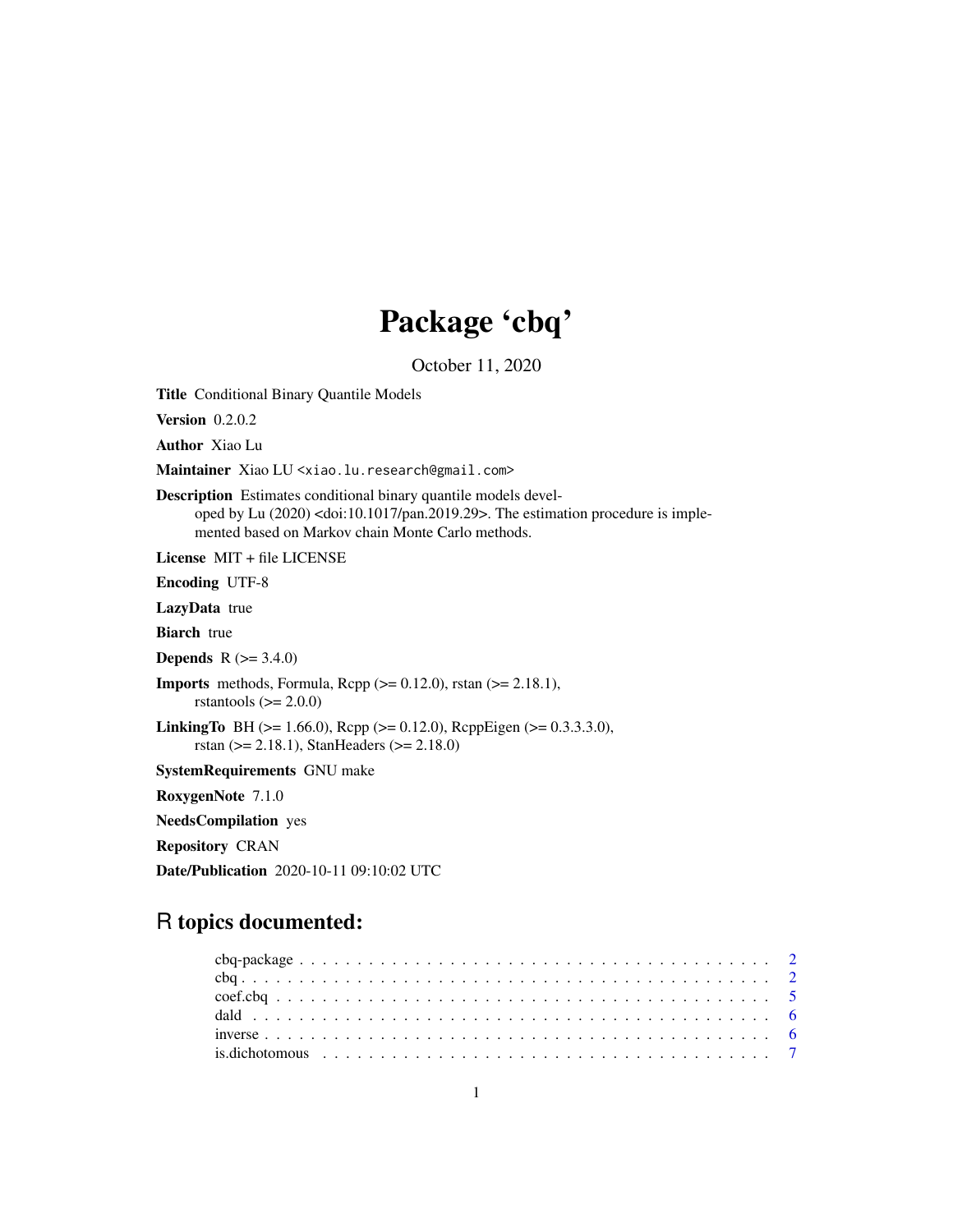<span id="page-1-0"></span>

| Index | 13 |
|-------|----|

cbq-package *cbq: An R Package for Estimating Conditional Binary Quantile Models*

#### Description

Bayesian estimation of conditional binary quantile models.

#### References

Lu, Xiao. (2020). Discrete Choice Data with Unobserved Heterogeneity: A Conditional Binary Quantile Model. Political Analysis, 28(2), 147-167. https://doi.org/10.1017/pan.2019.29

Stan Development Team (2019). RStan: the R interface to Stan. R package version 2.19.2. https://mc-stan.org

cbq *Fitting conditional binary quantile models*

### Description

The main function for running the conditional binary quantile model. The function returns a cbq cbq object that can be further investigated using standard functions such as plot, print, coef, and predict.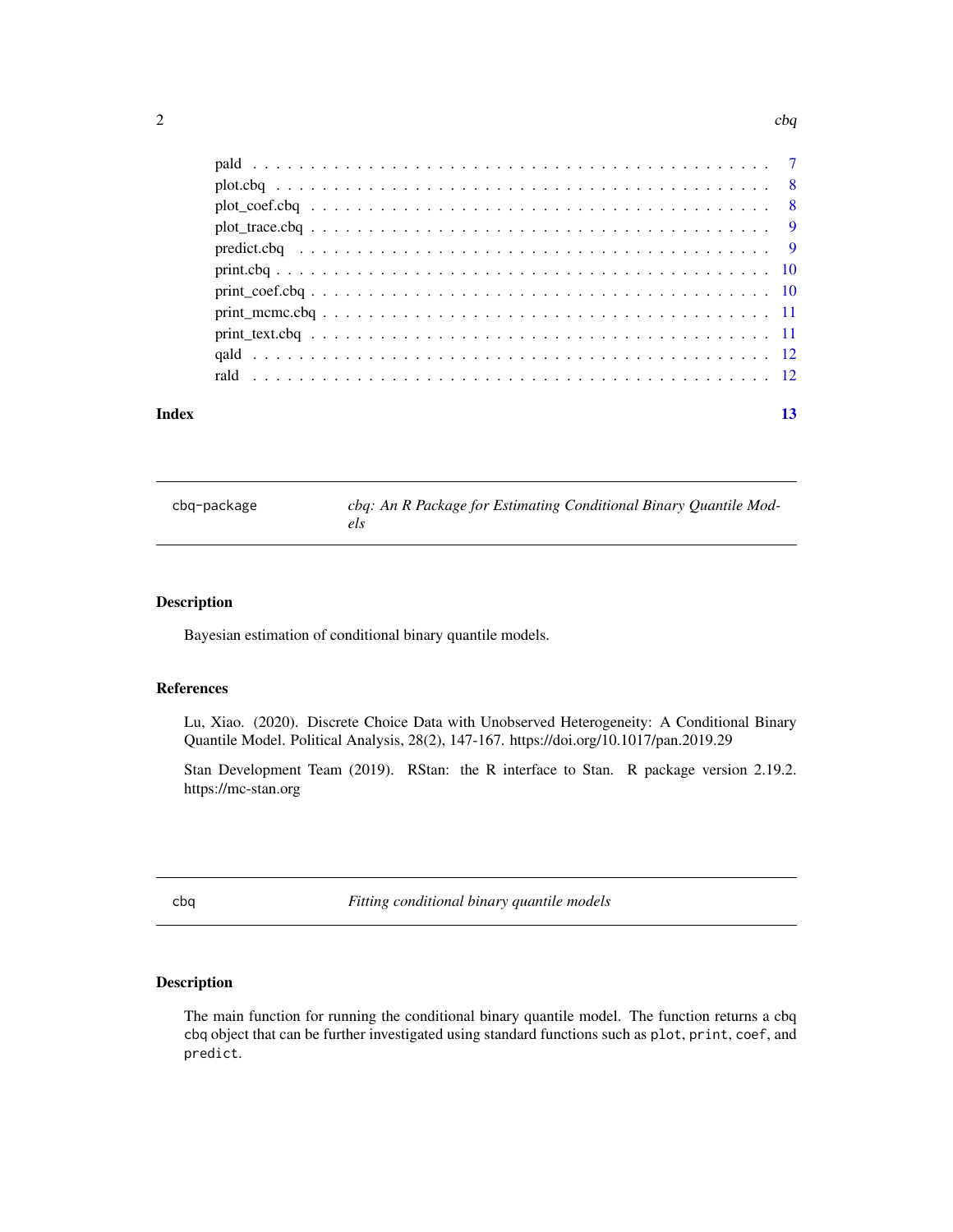# <span id="page-2-0"></span>Usage

```
cbq(
  formula,
  data,
  q = NULL,vi = FALSE,nsim = 1000,
  grad_samples = 1,
  elbo_samples = 100,
  tol_{rel\_obj} = 0.01,output_samples = 2000,
  burnin = NULL,
  thin = 1,
  CIsize = 0.95,
  nchain = 1,seeds = 12345,
  inverse_distr = FALSE,
  offset = 1e-20,mc_core = TRUE
\mathcal{L}
```
# Arguments

| formula        | An object of class "Formula" (or one that can be coerced to that class): a sym-<br>bolic description of the model to be fitted.                                                        |
|----------------|----------------------------------------------------------------------------------------------------------------------------------------------------------------------------------------|
| data           | A data frame containing the variables in the model.                                                                                                                                    |
| q              | The quantile value.                                                                                                                                                                    |
| vi             | Indicating whether variantional inference should be used instead of MCMC<br>sampling procedure.                                                                                        |
| nsim           | The number of iterations.                                                                                                                                                              |
| grad_samples   | Passed to vb (positive integer), the number of samples for Monte Carlo estimate<br>of gradients, defaulting to 1.                                                                      |
| elbo_samples   | Passed to vb (positive integer), the number of samples for Monte Carlo esti-<br>mate of ELBO (objective function), defaulting to 100. (ELBO stands for "the<br>evidence lower bound".) |
| tol_rel_obj    | Passed to $vb$ (positive double), the convergence tolerance on the relative norm<br>of the objective, defaulting to 0.01.                                                              |
| output_samples | Passed to vb (positive integer), number of posterior samples to draw and save,<br>defaults to 1000.                                                                                    |
| burnin         | The number of burnin iterations.                                                                                                                                                       |
| thin           | Thinning parameter.                                                                                                                                                                    |
| CIsize         | The size of confidence interval.                                                                                                                                                       |
| nchain         | The number of parallel chains.                                                                                                                                                         |
| seeds          | Random seeds to replicate the results.                                                                                                                                                 |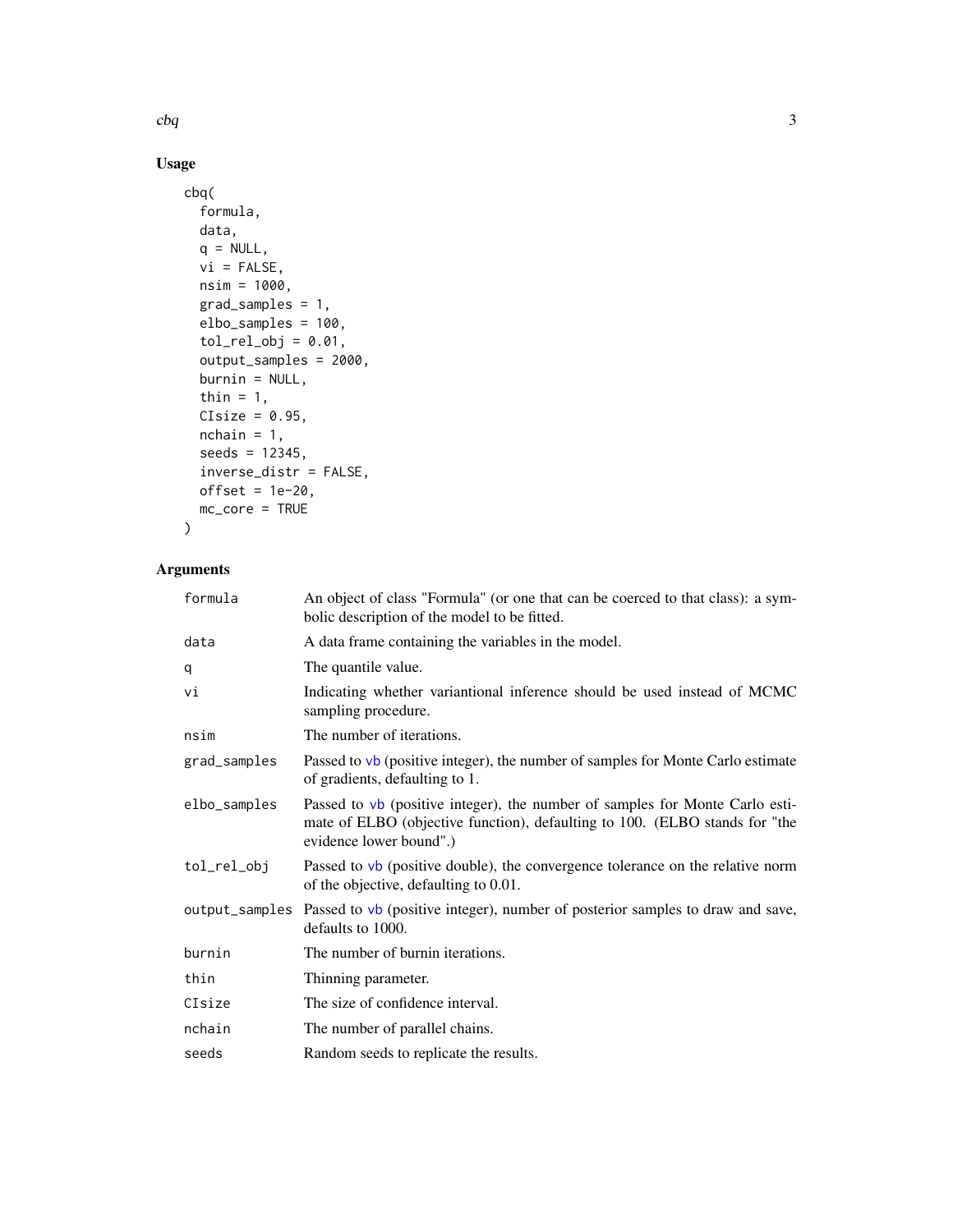<span id="page-3-0"></span>

|         | inverse_distr If FALSE, the ALD will not be reversed. The default is FALSE.                        |  |
|---------|----------------------------------------------------------------------------------------------------|--|
| offset  | Offset values to enhance sampling stability. The default value is 1e-20.                           |  |
| mc core | Indicating whether the estimation will be run in multiple parallel chains. The<br>default is TRUE. |  |

#### Details

The model can be passed either as a combination of a formula and a data frame data, as in lm().

Convergence diagnotics can be performed using either print(object,"mcmc") or plot(object,"mcmc").

#### Value

A cbq object, which can be further analyzed with its associated [plot.cbq](#page-7-1), [coef.cbq](#page-4-1) and [print.cbq](#page-9-1) functions.

An object of class cbq contains the following elements

Call The matched call.

formula Symbolic representation of the model.

q The quantile value.

nsim The number of MCMC iterations.

burnin The number of burnin periods.

thin Thinning.

seeds Random seeds.

CIsize The size of confidence interval.

data Data used.

x Covaraites used.

y The dependent variable.

xnames Names of the covariates.

stanfit Outputs from stan.

sampledf A matrix of posterior samples.

summaryout A summary based on posterior samples.

npars Number of covariates.

ulbs Lower and upper confidence bounds.

means Estimates at the mean.

vi Indicating whether variational inference has been performed.

output\_samples Sample outputs.

fixed\_var Variables estimated using fixed effects.

random\_var Variables estimated using random effects.

xq Variables indicating the choice sets.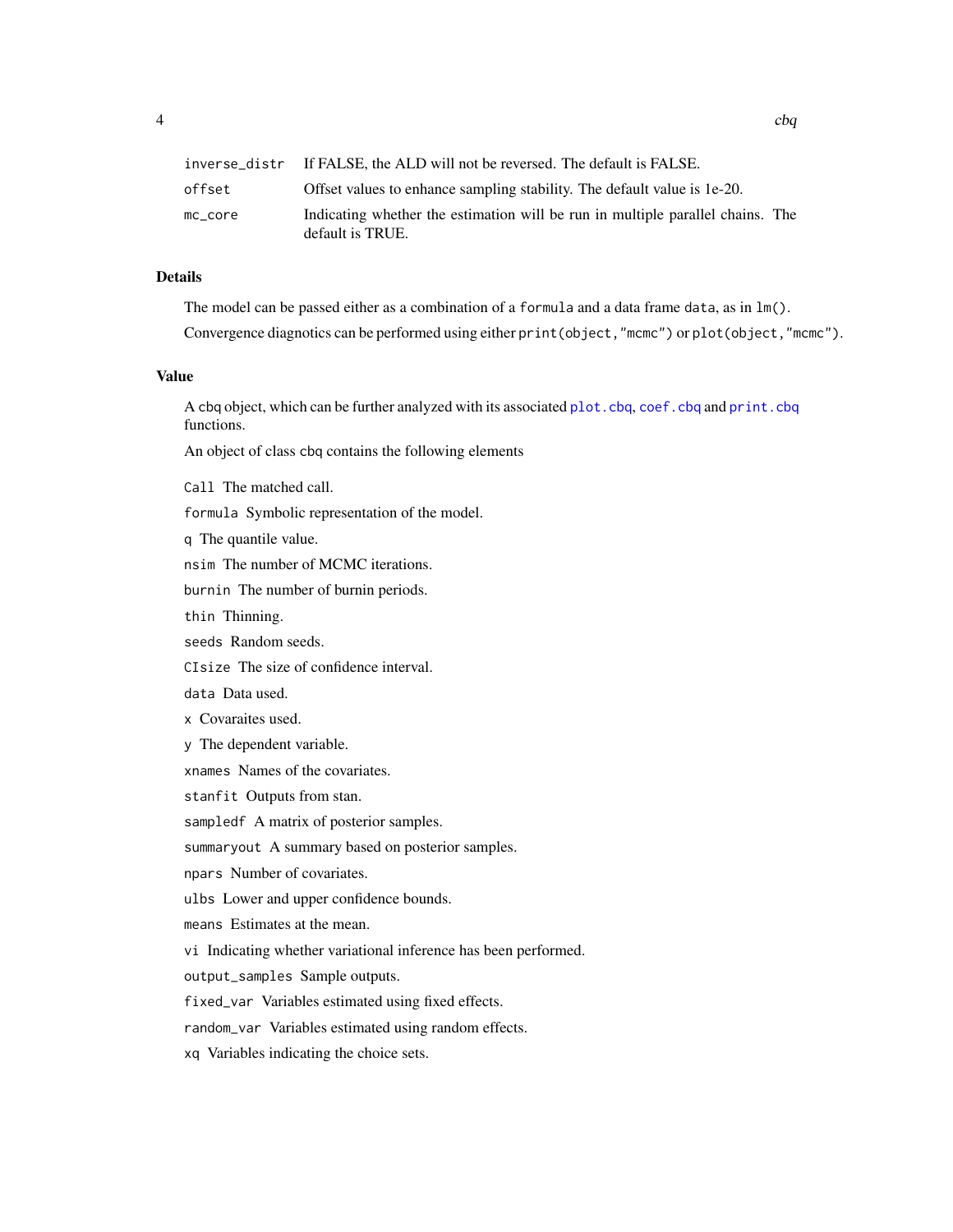#### <span id="page-4-0"></span> $\text{coeff.}$ coef.cbq  $\sim$  5

#### Author(s)

Xiao Lu

### References

Lu, Xiao. (2020). Discrete Choice Data with Unobserved Heterogeneity: A Conditional Binary Quantile Model. Political Analysis, 28(2), 147-167. https://doi.org/10.1017/pan.2019.29

#### Examples

```
# Simulate the data
x \le - rnorm(50)
y <- ifelse(x > 0, 1, 0)
dat <- as.data.frame(cbind(y, x))
# Estimate the CBQ model
model \leq cbq(y \sim x, dat, 0.5, nchain = 1, mc_core = FALSE)
# Show the results
print(model)
coef(model)
plot(model)
```
<span id="page-4-1"></span>

| coef.cbg |  |
|----------|--|
|          |  |

# q **Extract CBQ Coefficients**

#### Description

Create a table of coefficient results from a cbq object.

#### Usage

```
## S3 method for class 'cbq'
coef(object, ...)
```
#### Arguments

| object | A cbg object.                                      |
|--------|----------------------------------------------------|
| .      | Further arguments passed to or from other methods. |

#### Value

A table of coefficients with their corresponding lower and upper bounds.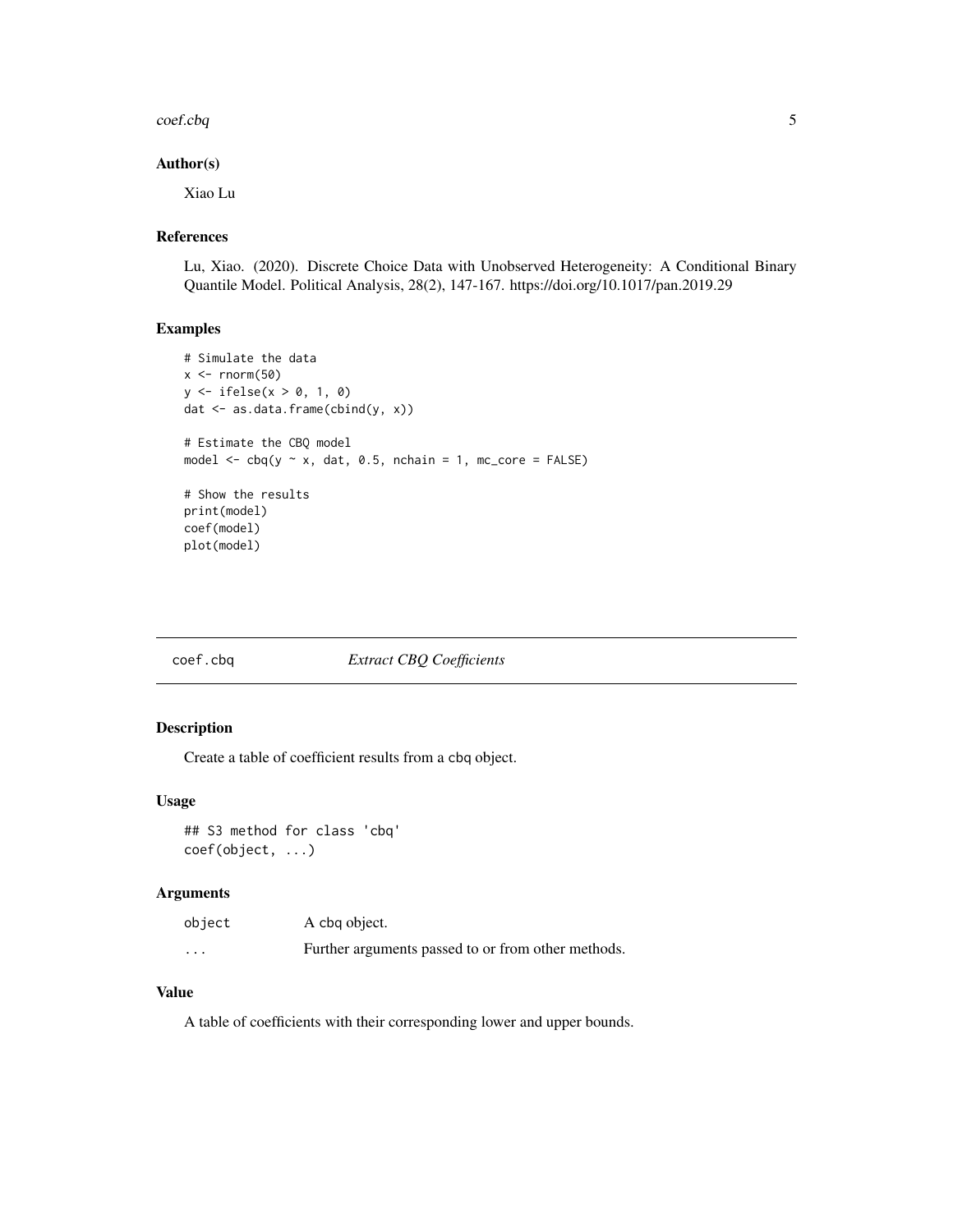<span id="page-5-0"></span>

dald calculates probability densities of asymmetric Laplace distributions.

#### Usage

dald(x, mu, p, sigma)

#### Arguments

| X     | Random variable.    |
|-------|---------------------|
| mu    | Position parameter. |
| р     | Quantile.           |
| sigma | Scale parameter.    |

### Value

probability density of x.

inverse *Inverse function*

#### Description

inverse generates inverse function of any given function.

#### Usage

 $inverse(f, mu, p, sigma, lower = -10000, upper = 10000)$ 

#### Arguments

| f     | pald function       |
|-------|---------------------|
| mu    | Position parameter. |
| р     | Quantile.           |
| sigma | Scale parameter.    |
| lower | Lower bound.        |
| upper | Upper bound.        |

#### Value

inversed pald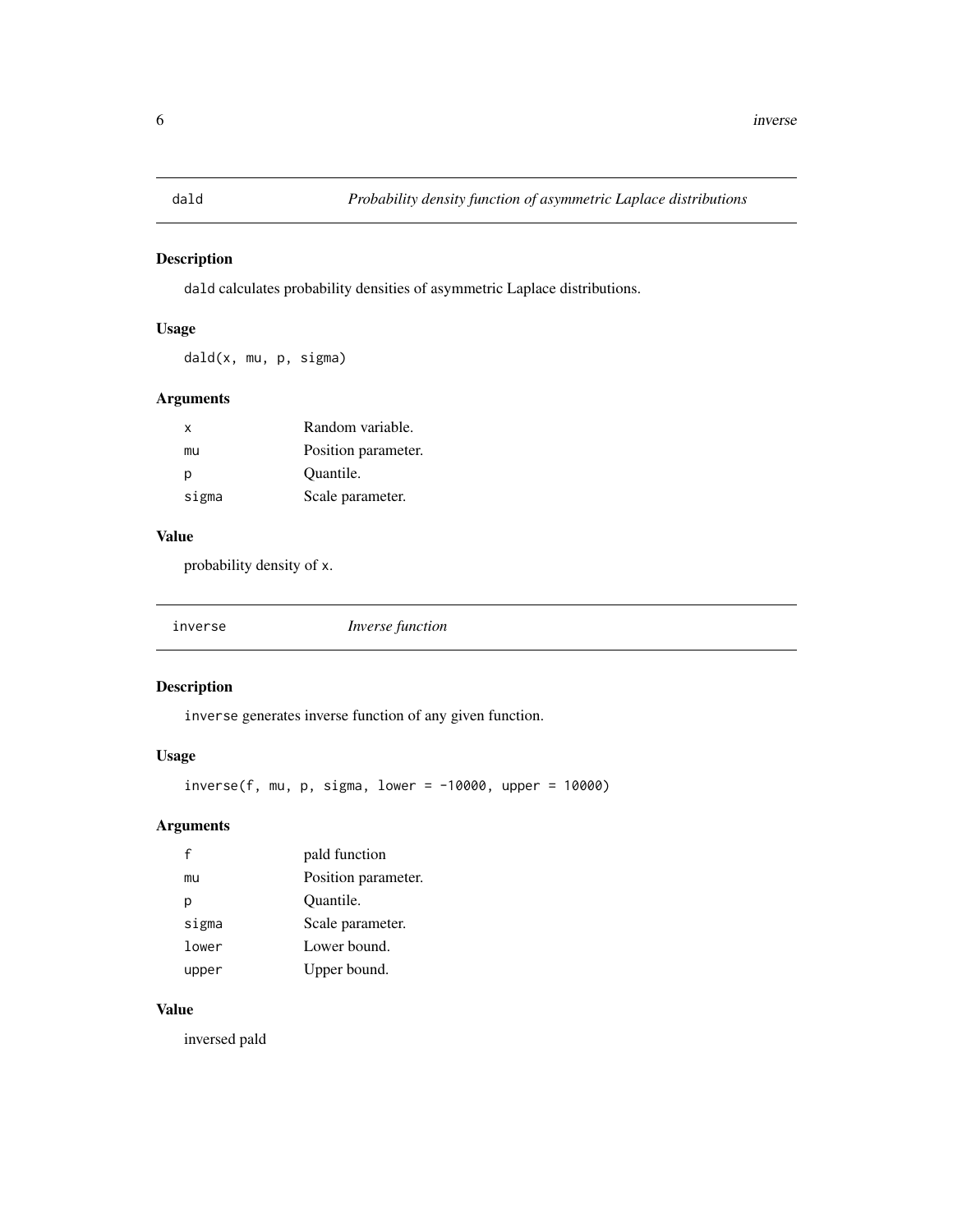<span id="page-6-0"></span>

Check if a predictor is dichotomous, adopted from package circGLM

#### Usage

```
is.dichotomous(x)
```
#### Arguments

x A character or numerical vector to be tested.

#### Value

A logical, TRUE if the x has dummy coding (0, 1), FALSE otherwise.

pald *Cumulative density function of asymmetric Laplace distributions*

#### Description

pald calculates cumulative densities of asymmetric Laplace distributions.

#### Usage

pald(x, mu, p, sigma)

#### Arguments

| x     | Random variable.    |
|-------|---------------------|
| mu    | Position parameter. |
| р     | Quantile.           |
| sigma | Scale parameter.    |

#### Value

cumulative probability density of x.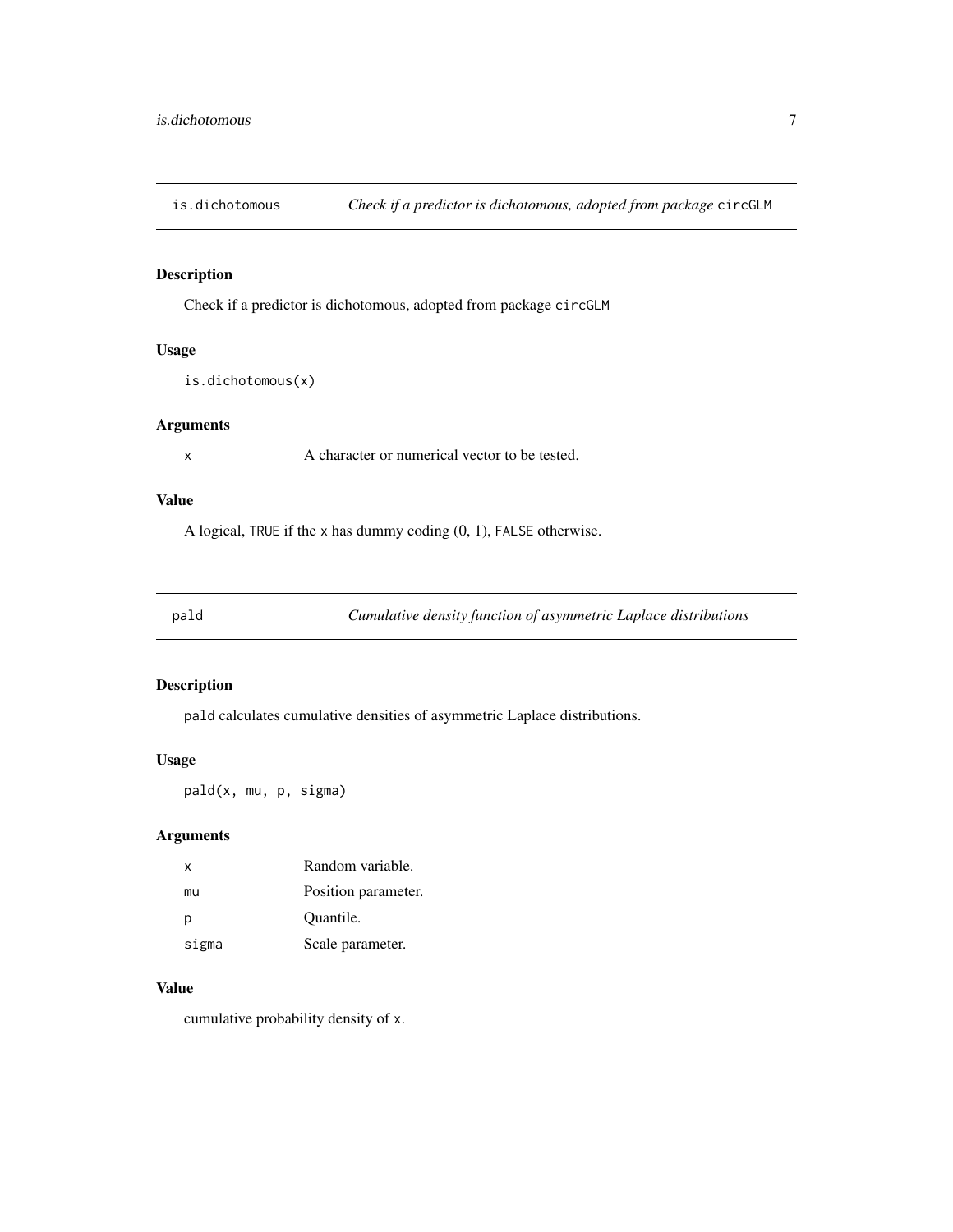<span id="page-7-1"></span><span id="page-7-0"></span>

General plot function for cbq objects, which dispatches the chosen type of plotting to the corresponding function.

# Usage

## S3 method for class 'cbq'  $plot(x, type = "trace", ...)$ 

#### Arguments

|                         | A cbq object to be plotted.                                                                                                                           |
|-------------------------|-------------------------------------------------------------------------------------------------------------------------------------------------------|
| type                    | Character string giving the type of plotting. The options are "trace" for trace<br>plots, "coef" for coefficient plots. The default is the traceplot. |
| $\cdot$ $\cdot$ $\cdot$ | Additional arguments to be passed to subsequent plot functions.                                                                                       |

#### Value

None.

plot\_coef.cbq *Make coefficient plots for cbq*

#### Description

Plot traceplots from a cbq object.

# Usage

```
plot_coef.cbq(object, ...)
```
#### Arguments

| object | A cbq object.                                            |
|--------|----------------------------------------------------------|
| .      | Additional parameters to be passed to the plot function. |

#### Value

None.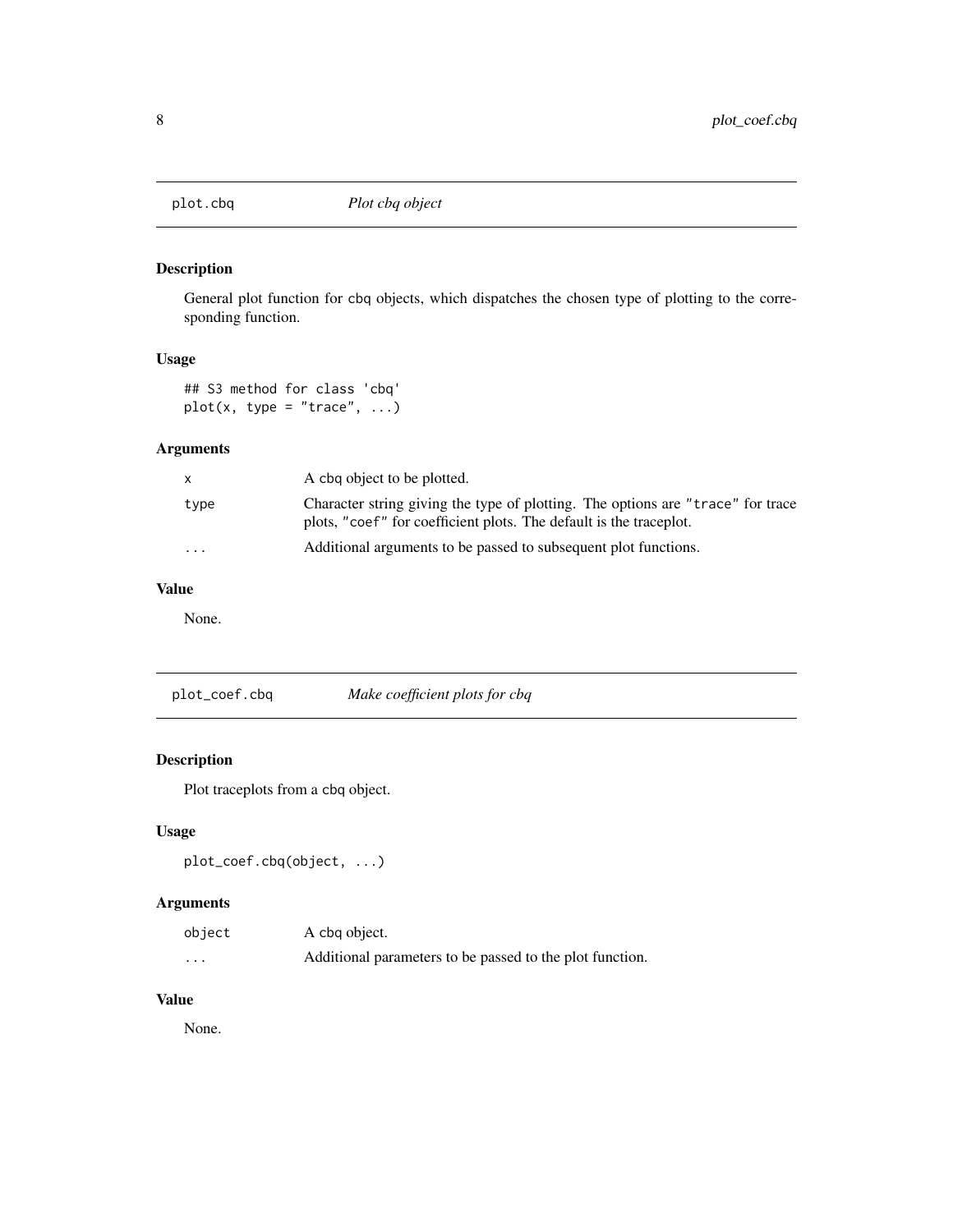<span id="page-8-0"></span>plot\_trace.cbq *Make traceplots for cbq*

#### Description

Plot traceplots from a cbq object.

# Usage

plot\_trace.cbq(object, ...)

# Arguments

| object | A cbg object.                                                 |
|--------|---------------------------------------------------------------|
| .      | Additional parameters to be passed to the traceplot function. |

#### Value

None.

# predict.cbq *Predictions based on the fitted parameter values*

# Description

Create a vector of predictions from a cbq object.

#### Usage

## S3 method for class 'cbq'  $predict(object, data, ci = 0.95, ...)$ 

# Arguments

| object                  | A cbg object.                                      |
|-------------------------|----------------------------------------------------|
| data                    | Data used for prediction.                          |
| сi                      | Confidence interval. The default is 0.95.          |
| $\cdot$ $\cdot$ $\cdot$ | Further arguments passed to or from other methods. |

# Value

A vector of predictions.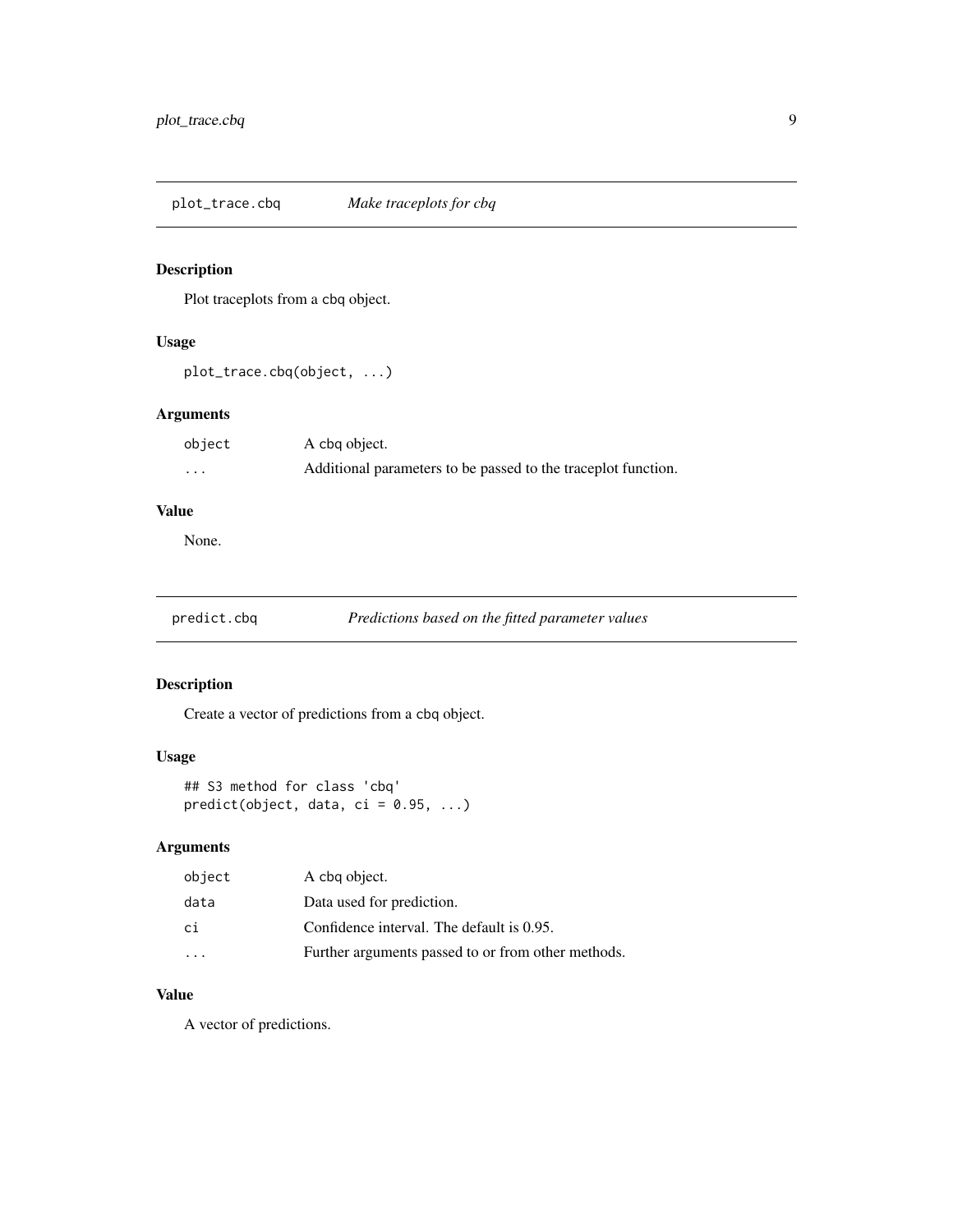<span id="page-9-1"></span><span id="page-9-0"></span>

General print function for cbq objects, which dispatches the chosen type of printing to the corresponding function.

#### Usage

```
## S3 method for class 'cbq'
print(x, type = "text", ...)
```
# Arguments

|                         | A cbg object to be printed.                                                   |
|-------------------------|-------------------------------------------------------------------------------|
| type                    | Character string giving the type of printing, such as "text", "mcmc", "coef". |
| $\cdot$ $\cdot$ $\cdot$ | Additional arguments to be passed to print functions.                         |

# Value

None.

print\_coef.cbq *Print cbq coefficients*

# Description

Print cbq coefficients

#### Usage

```
print_coef.cbq(object, digits = 3)
```
# Arguments

| object | A cbq object.                |
|--------|------------------------------|
| digits | Number of digits to display. |

#### Value

None.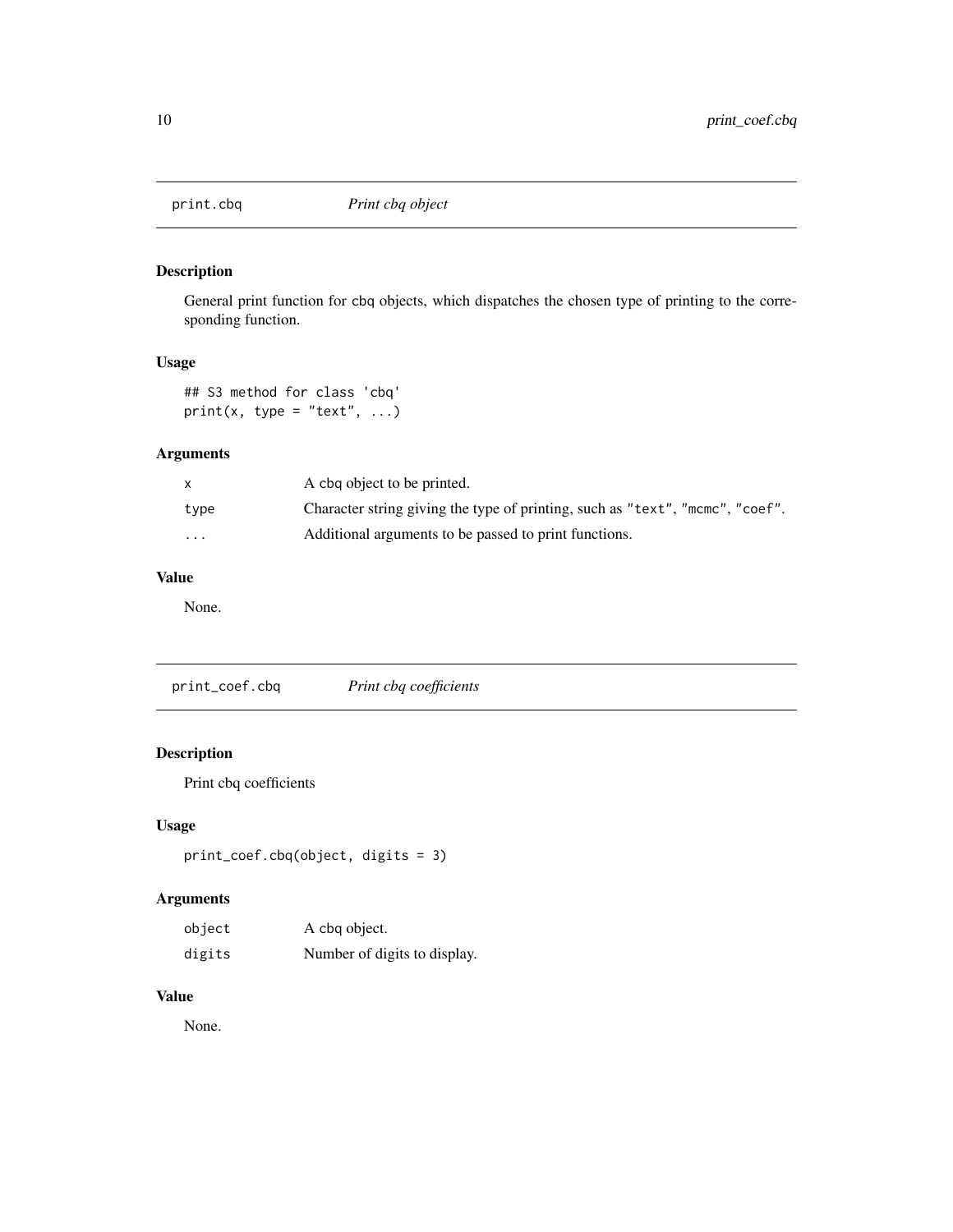<span id="page-10-0"></span>print\_mcmc.cbq *Print the mcmc results from a cbq object*

#### Description

This prints a number of diagnostics about the results of a cbq objects

#### Usage

```
print_mcmc.cbq(object, ...)
```
# Arguments

| object            | A cbg object.                                            |
|-------------------|----------------------------------------------------------|
| $\cdot\cdot\cdot$ | Additional arguments to be passed to the print function. |

# Value

None.

print\_text.cbq *Print the main results from a* cbq *object.*

## Description

Print the main results from a cbq object.

# Usage

```
print_text.cbq(object, digits = 3)
```
#### Arguments

| object | A cbq object.                |
|--------|------------------------------|
| digits | Number of digits to display. |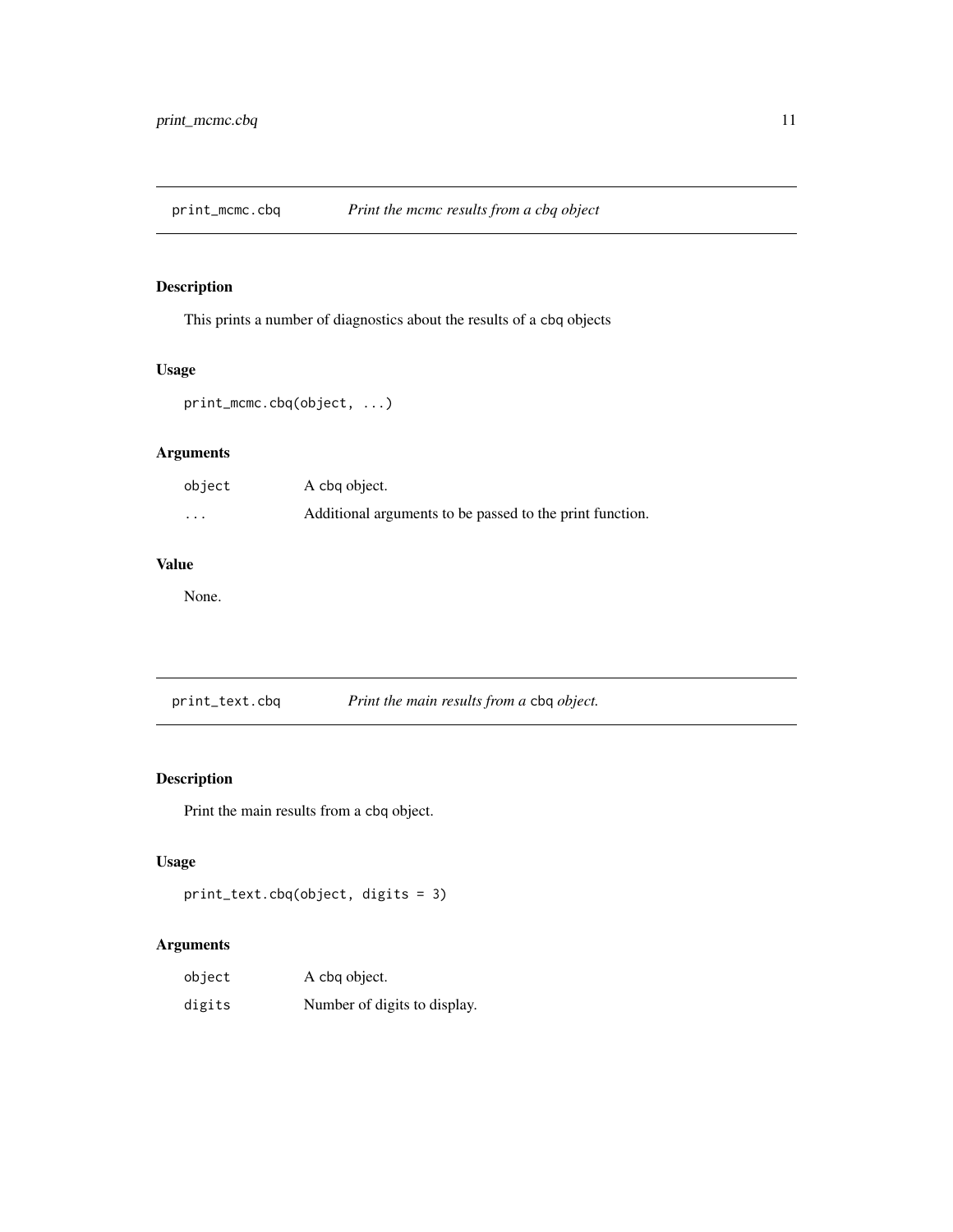<span id="page-11-0"></span>qald calculates quantiles values of asymmetric Laplace distributions.

#### Usage

qald(y, mu, p, sigma)

#### Arguments

| у     | quantile value.     |
|-------|---------------------|
| mu    | Position parameter. |
| р     | Quantile.           |
| sigma | Scale parameter.    |

#### Value

quantile value.

rald *Random number generator of asymmetric Laplace distributions*

# Description

rald generates random numbers from asymmetric Laplace distributions.

### Usage

rald(n, mu, p, sigma)

#### Arguments

| n     | Number of random numbers to be generated. |
|-------|-------------------------------------------|
| mu    | Position parameter.                       |
|       | Quantile.                                 |
| sigma | Scale parameter.                          |

#### Value

random numbers.